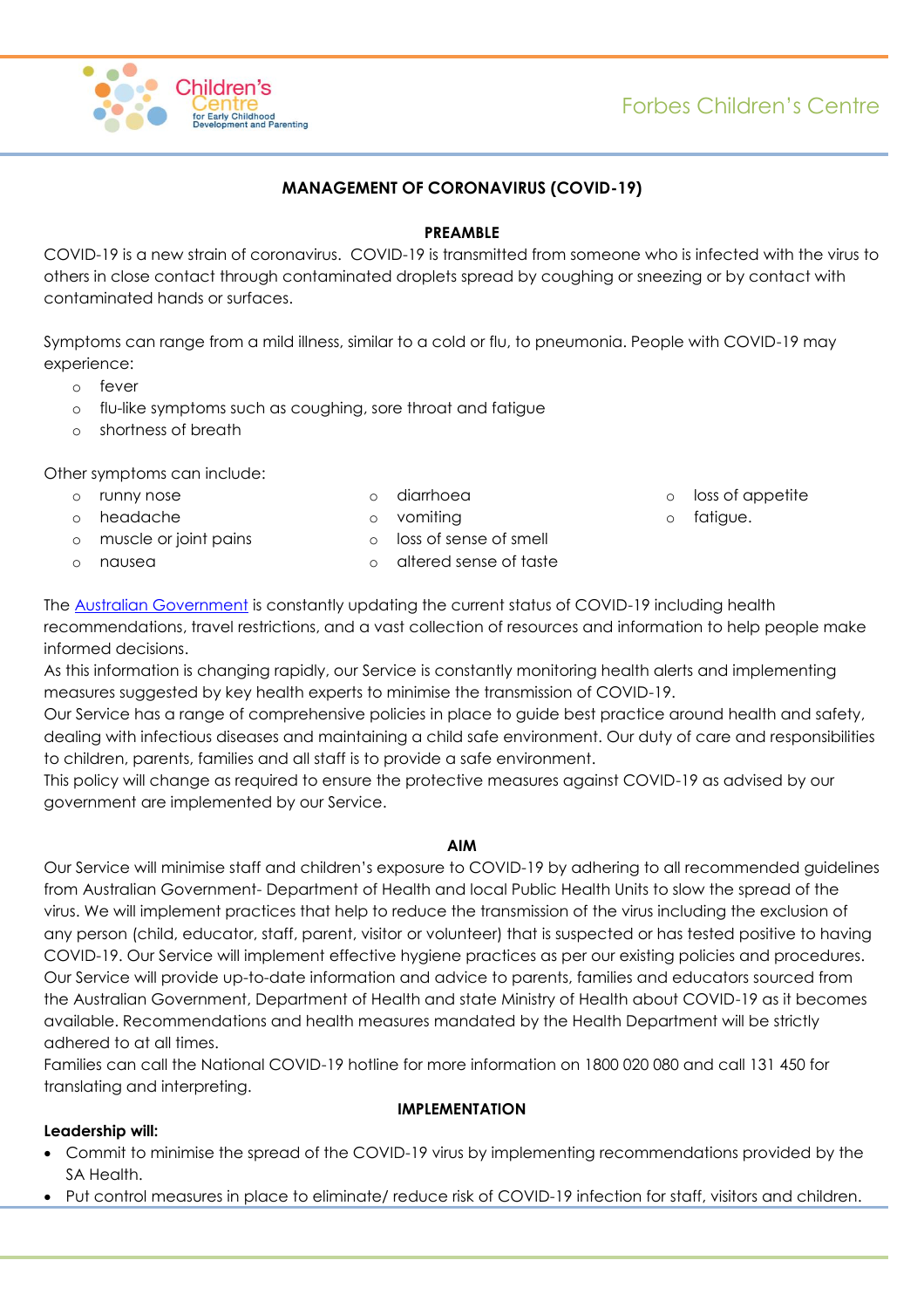

- Implement procedures as stated in the Staying healthy: *Preventing infectious diseases in early childhood education and care services (*Fifth Edition) developed by the Australian Government National Health and Medical Research Council as part of our day-to-day operation of the Service.
- Follow explicit decisions regarding exclusion periods and notification of any infectious disease by the Australian Government- Department of Health and SA Health.
- Follow any hygiene or health directions from the Public Health Unit and ensure these directions are implemented throughout the site.
- In the event of any child, educator, staff member or visitor attending our Service who is suspected or confirmed to have the infection, will contact SA Health.
- Ensure hand hygiene posters and procedures and information about COVID-19 is clearly displayed at the front entry and communicated to families through email, newsletters and social media. Information provided may include: symptoms of COVID-19, transmission of the virus, self-isolation and exclusion, prevention strategies- including hygiene and self-isolation, contact details for health assistance and payment of fees.
- Ensure there is a supply of disposable tissues and have bins available with plastic liners available in several locations for disposing used items.
- Ensure cleaning contractors hygienically clean the Service to ensure risk of contamination is removed as per [Environmental Cleaning and Disinfection Principles for COVID-19](https://www.health.gov.au/sites/default/files/documents/2020/03/environmental-cleaning-and-disinfection-principles-for-covid-19.pdf)
- Allow community groups on-site if they have appropriate plans in place to keep facilitators and participants safe and they can comply with current social distancing requirements/room capacity unless otherwise advised by the Department for Education.
- Encourage facilitators or service providers who run groups, events or provide services on-site to be vaccinated against COVID-19 or follow appropriate safety measures if not vaccinated.
- Reserve the right to prevent employees, parents, family members or visitors to enter the premises if the Approved Provider or Nominated Supervisor suspects risk of exposure to COVID-19.
- Ensure all people who enter the site are following appropriate hygiene guidelines including washing and sanitising their hands and signing visitor or staff attendance sheets.
- Notify the Department for Education and [Regulatory Authority](https://www.acecqa.gov.au/help/contact-your-regulatory-authority) of any positive cases of COVID-19 on-site.
- Notify PRODA if we are required to close and any other funding entities.
- Maintain the right to privacy for any visitors, staff or children when reporting suspected or confirmed cases of COVID-19 to authorities and informing families.
- Reserve the right to request employees to self-isolate if they suspect they have come into contact with someone who has a confirmed COVID-19 infection.
- Have a procedure in place for closing the site in the event of a confirmed case of COVID-19 or being unable to open due to lack of attendance.
- In event of a closure, provide information to families to help explain the situation to young children.
- Close the site if advised by the state government or the Regulatory Authority.
- Notify all families of a site closure immediately via email or text.
- Communicate process of reopening after a closure with families via email or text.
- Display prescribed information around confirmed cases at the site, if required.
- Follow standard local emergency procedures from 13th July 2020, should our service be directed to shut down due to COVID-19. Activating a period of local emergency will allow families access to additional absences if the initial 42 absence days per child per financial year have been used.
- Understand the Centre is not liable for Government assistance if they choose to close when not ordered to by Health Authorities.
- Negotiate leave entitlements and pay conditions with staff who are required to self-isolate or are quarantined due to the virus; or in the event of a site closure.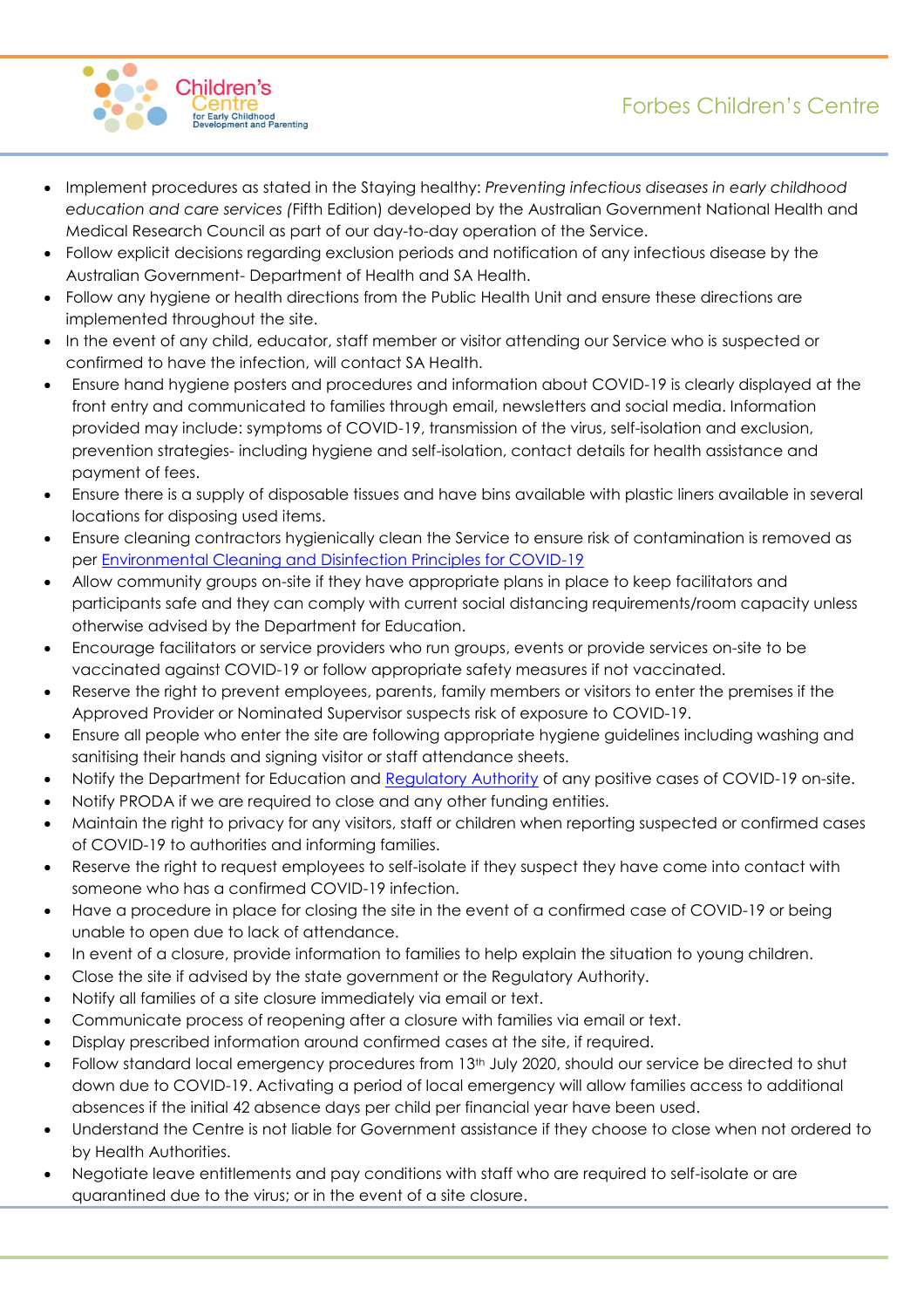

- Apply to the Regulatory Authority for waivers for qualifications and/or ratios to minimise disruptions to our provision of care if staff are away due to illness or self-isolation
- Notify the Regulatory Authority of any changes to the site's operation.
- Research funding to help cover business costs, including wages.
- Maintain continuity of care by replacing unwell or isolated staff with regular relief staff.
- Keep a register of vulnerable staff and staff who are self-isolating in case of an outbreak at the site
- Complete a risk assessment for any vulnerable employees to ensure they can work safely on-site.
- Inform staff when other staff have chosen to self-isolate in order to inform of staffing arrangements.
- Provide training and professional development for staff to complete at home if unwell or isolating.
- Provide single use pens for visitors and sanitise stationary as needed.
- Be aware of 'at-risk' children and families who attend the site and contact support agencies on these families' behalf if required.
- Oversee organising bookings for returning and new families
- Apply for funding streams to ensure the Centre remains viable.
- Submit waivers to the Regulatory Authority should the operation of the Centre be affected (i.e. ratios affected due to staff illness, closure periods)
- Issue any changes to employment conditions or responsibilities in writing
- Keep records of written communication around agreements to take specific kind of leave or changes to contract during the COVID-19 outbreak.
- Ensure staff are kept informed of changes to policies and procedures, including keeping records of all correspondence distributed to staff.
- Oversee all governance decisions with the support of the site's Governing Council.
- Inform families via email when restrictions or procedures are implemented and when they cease to be in effect.
- Communicate sanitisation and cleaning needs with the cleaner and negotiate amended schedules during COVID-19 outbreak.
- Oversee process of deep cleaning if site needs to close due to confirmed case of COVID-19.
- Ensure adequate supplies of cleaning chemicals, hand sanitiser, gloves and other protective equipment are available on-site.
- Negotiate with allied health professionals (including community staff based on-site, professionals referred by families and group facilitators) to organise their return to the site and plan visits to maintain health and safety of the professionals, other staff and children.
- Ensure session reports are submitted to the Child Care Subsidy System.
- Communicate with parents and families the risk mitigation strategies to be adhered to during any group celebrations.
- Ensure contact tracing methods (QR code and paper sign in) are available at any events.
- Ensure accurate attendance records are kept for contact tracing.
- Ensure a process is in place for key staff to continue working from home in the event of a closure (i.e. contact details for Leadership are available, devices are taken home every night etc.)
- Encourage all persons working on-site in a paid or voluntary capacity to be fully vaccinated against COVID-19 or if unvaccinated, follow appropriate hygiene and safety measures to reduce the chance of transmission.

## **Educators will:**

- Ensure hand sanitiser is available and out of reach of young children / only available for adults to use.
- Follow exclusion periods as dictated by SA Health and inform the Centre if they are required to self-isolate as a confirmed case or close contact.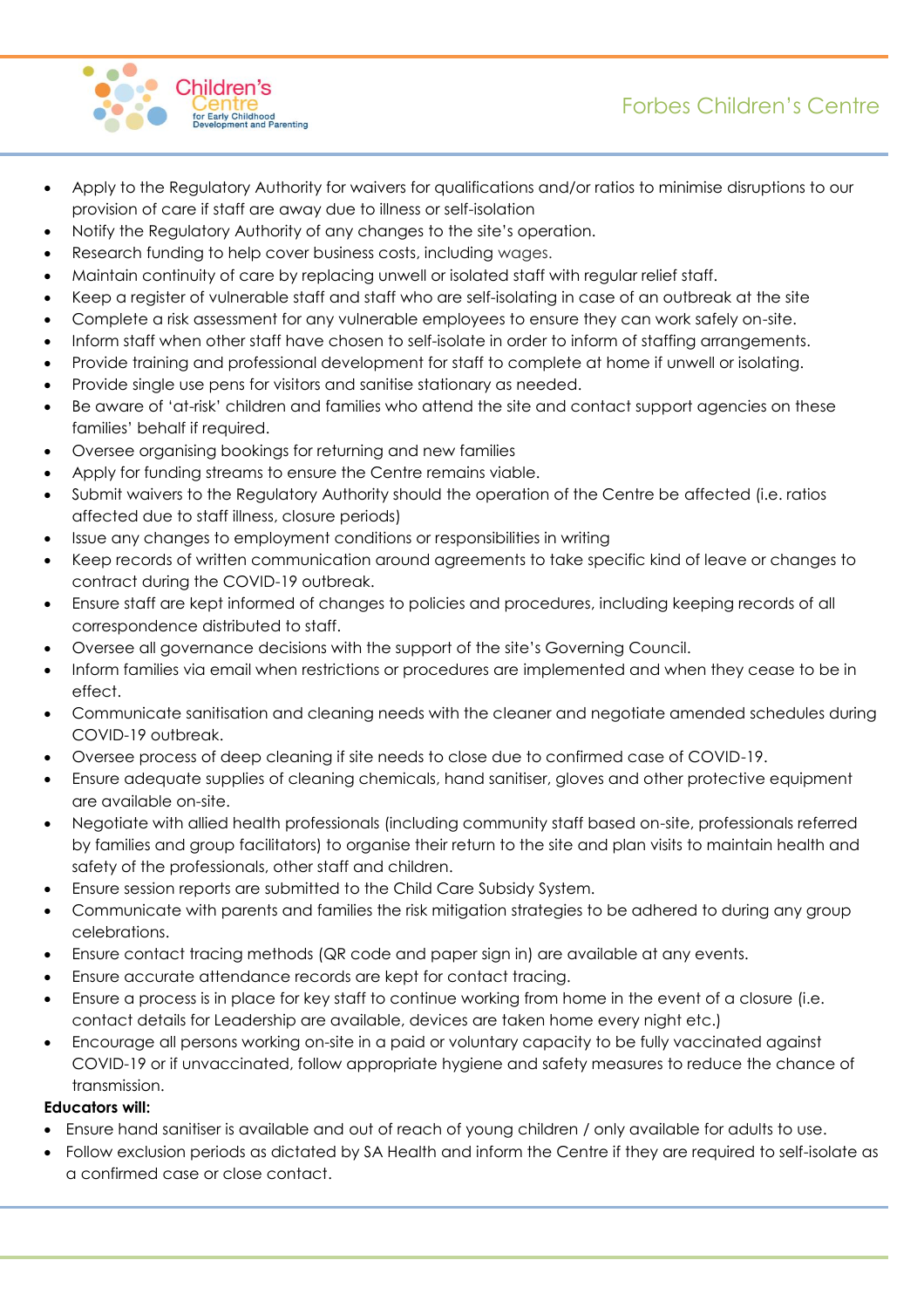



- If displaying symptoms such as: fever, coughing, sore throat, fatigue and shortness of breath, seek urgent medical attention to determine the need to be tested for COVID-19 and not attend our Service **under any circumstance.**
- If unwell with any symptoms associated with COVID, they must tell Leadership and stay home until symptoms are gone even after receiving a negative COVID test. Documentation is required for absences longer than 3 days and clearances may need to be presented before employee returns to work.
- Stay home if confirmed to have COVID-19 and not return to work until they have completed a period of selfisolation for at least 7 days. They cannot return to work until they have no symptoms and have been advised they no longer need to isolate. Employees with sick leave are able to use this leave to cover all or part of their isolation due to illness.
- Inform the Centre if they wish to self-isolate as precaution and negotiate to take annual leave, unpaid leave or use any RDOs or TOIL.
- Inform Leadership if they are remaining home to care for a sick family member. Permanent employees caring for family are able to access paid carer's leave, but may need to provide documentation.
- Inform Leadership if they have had close or casual contact with a confirmed or probable case of COVID-19.
- Inform Leadership if they have been tested for COVID-19 and are awaiting test results. Once they receive their results, they should inform Leadership of whether the result was positive or negative.
- If unable to complete usual duties on-site due to COVID-19 related reasons, may be asked to complete different duties to receive normal pay such as professional development, documentation, cleaning, creating online curriculum resources.
- Sign to any written communication around agreements to take specific kind of leave or changes to contract during the COVID-19 outbreak.
- Follow handwashing guidelines and support children to do so including using soap and water for at least 20 seconds when they cough, sneeze or blow their nose, prepare food or eat, touch their face or use the toilet.
- Wash hands with soap and water and use alcohol-based hand sanitiser upon arrival to the site.
- Dry hands using disposable paper and dispose in bins provided
- Use disposable tissues to wipe noses, eyes or mouth and dispose of in bins provided and wash hands after using tissues
- Cough and sneeze into a tissue or elbow and encourage children to do the same.
- Adhere to effective food preparation and food handling procedures
- Wash their hands or use hand sanitiser, before wearing gloves and wash hands after wearing gloves
- Clean and disinfect high contact surfaces and equipment (such as toys, puzzles, outdoor toys, bedding, playdough etc) as per site cleaning registers.
- Ensure resources and experiences set up for children are able to be sanitised safely (i.e. hard toys over soft toys, toys that can be submerged in sanitiser etc.)
- Maintain a cleaning register of all surfaces and equipment where sanitisation has been completed.
- Ensure equipment, resources and surfaces including taps, door handles etc. are cleaned and sanitised as needed in addition to the end of day clean.
- Ensure chances for ventilation are maximised in the rooms via opening doors for indoor/outdoor play, airing out rooms when not in use and children are not in the space.
- Promote outdoor play to provide children to best ensure maximum personal space.
- Sanitise outdoor equipment after lunch and at the end of the day.
- Facilitate small group times that fit with guidelines around appropriate social distancing for adults and limiting numbers of people in enclosed spaces.
- Communicate with families with children who have chronic medical conditions or immunosuppression as they may be at an increased risk of disease and discuss additional support/care
- Contact families for collection if a child (refer to Illness Flowchart for specific steps and symptoms):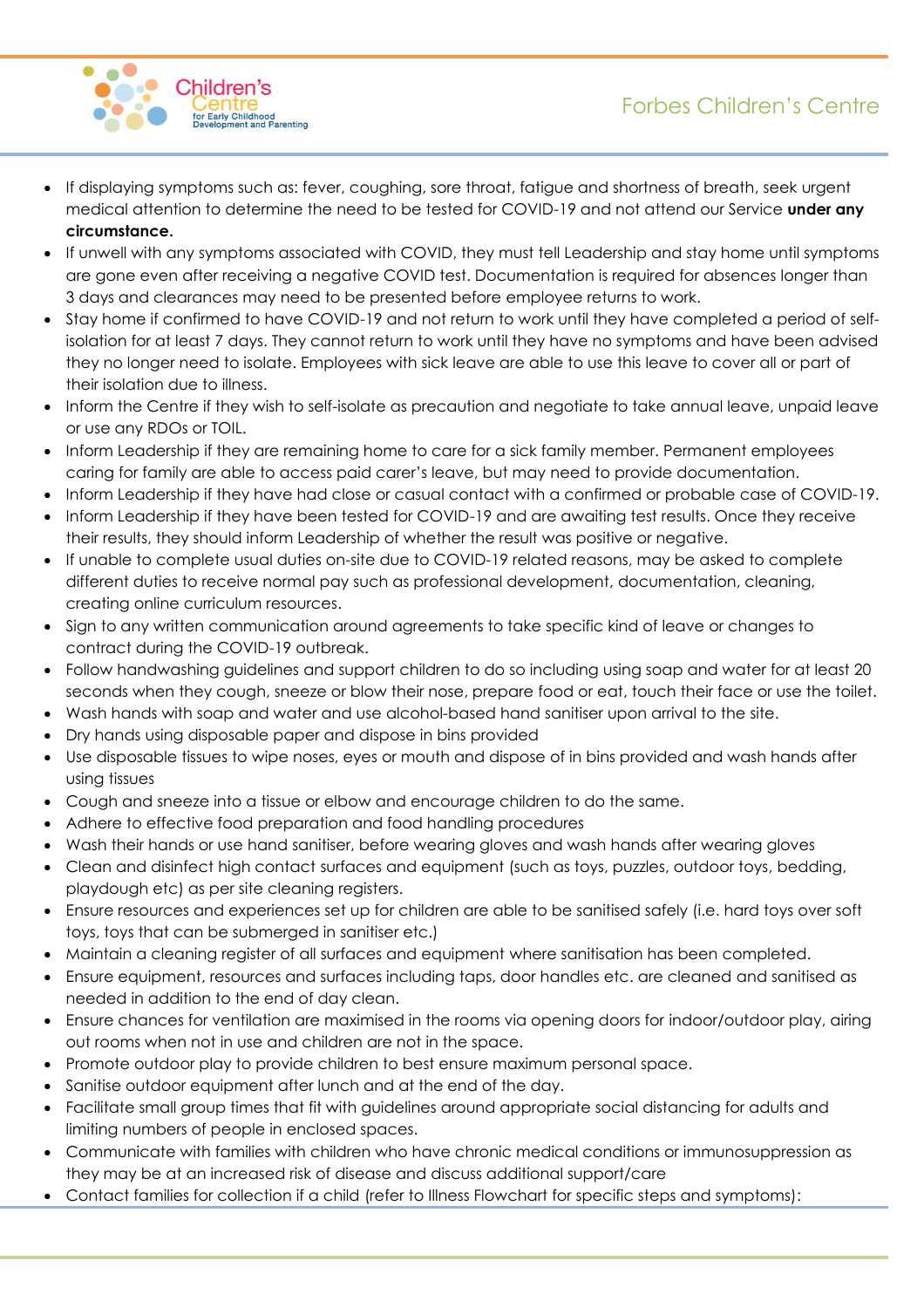



- o Displays symptoms of a contagious or infectious disease (this includes COVID-19)
- o has any symptoms of COVID-19 (i.e. runny nose, cough, fever, loss of smell/taste)
- o is unwell and unable to participate in normal activities or require additional attention
- o has a temperature/fever of 37.8˚c or higher
- o has vomited in the last 24 hours
- o has diarrhoea in the last 24 hours
- o have been given medication for a temperature prior to arriving at the site
- o have started a course of antibiotics in the last 24 hours
- Inform families they must collect unwell children within 20 minutes. If child is not collected after 30 minutes, an emergency contact will be called.
- Inform families of children sent home with vomit or diarrhoea (loose bowel movement) that they can return to the Centre 24 hours after last vomit or loose bowel movement, providing that they display no other symptoms common to COVID-19.
- Inform families that if their child has been sent home with symptoms of COVID-19, they may need a doctor's clearance to return even if considered asymptomatic.
- Will help children with fevers regulate their temperature by removing excessive clothing (shoes, socks, jumpers) and encouraging them to take sips of water.
- Keep accurate records of the child's temperature, time taken, time parent/s were contacted, staff member's name and time of collection.
- Provide age appropriate information provided to children about COVID-19 considering their emotional wellbeing. Educators will acknowledge children's concerns and be open to discussions about COVID-19.
- Inform children about the virus and emphasise preventative measures such as handwashing, use of tissues, cough and sneeze techniques and limiting touching other children's faces.
- Model effective hand washing practices for children
- Monitor children's emotional well-being and communicate any concerns with families.
- Respect children's questions and offer support when answering.
- Ensure they are sanitising equipment used if working out of hours and following Centre sanitising procedures for themselves and their work station
- Wash their hands upon arrival at the Centre, in addition to the use of hand sanitiser.
- Support children to wash their hands upon arrival in the room, including use of hand sanitiser. Hand washing will be staggered to avoid groups of children in a small, enclosed space.
- If desired, staff can wear gloves or masks while working in the room. However, staff who become unwell must stay home until all symptoms are clear.
- Make themselves known to Leadership if they are considered vulnerable i.e. Aboriginal and Torres Strait Islander people 50 years and older with one or more chronic medical conditions, 65 years and older with chronic medical conditions, 70 years and older or have compromised immune systems (see Department of Health website for more details)
- If vulnerable, be aware they may be asked to seek a medical clearance to be at work, be given amended duties or be asked to work from home as a precaution.
- Ensure hand sanitiser is put at the front gates when opening and put away at night when closing.
- Sign children in and out of the Centre on the site iPads after handover with families.
- Practice social distancing with other staff where possible including avoiding congregating in prep room, store room and staff room.
- Use alternative spaces such as outdoor areas, group rooms and piazza to ensure as much space per child as possible.
- Inform Leadership if self-isolating for any reason (i.e. confirmed case, contact with confirmed case, as precaution).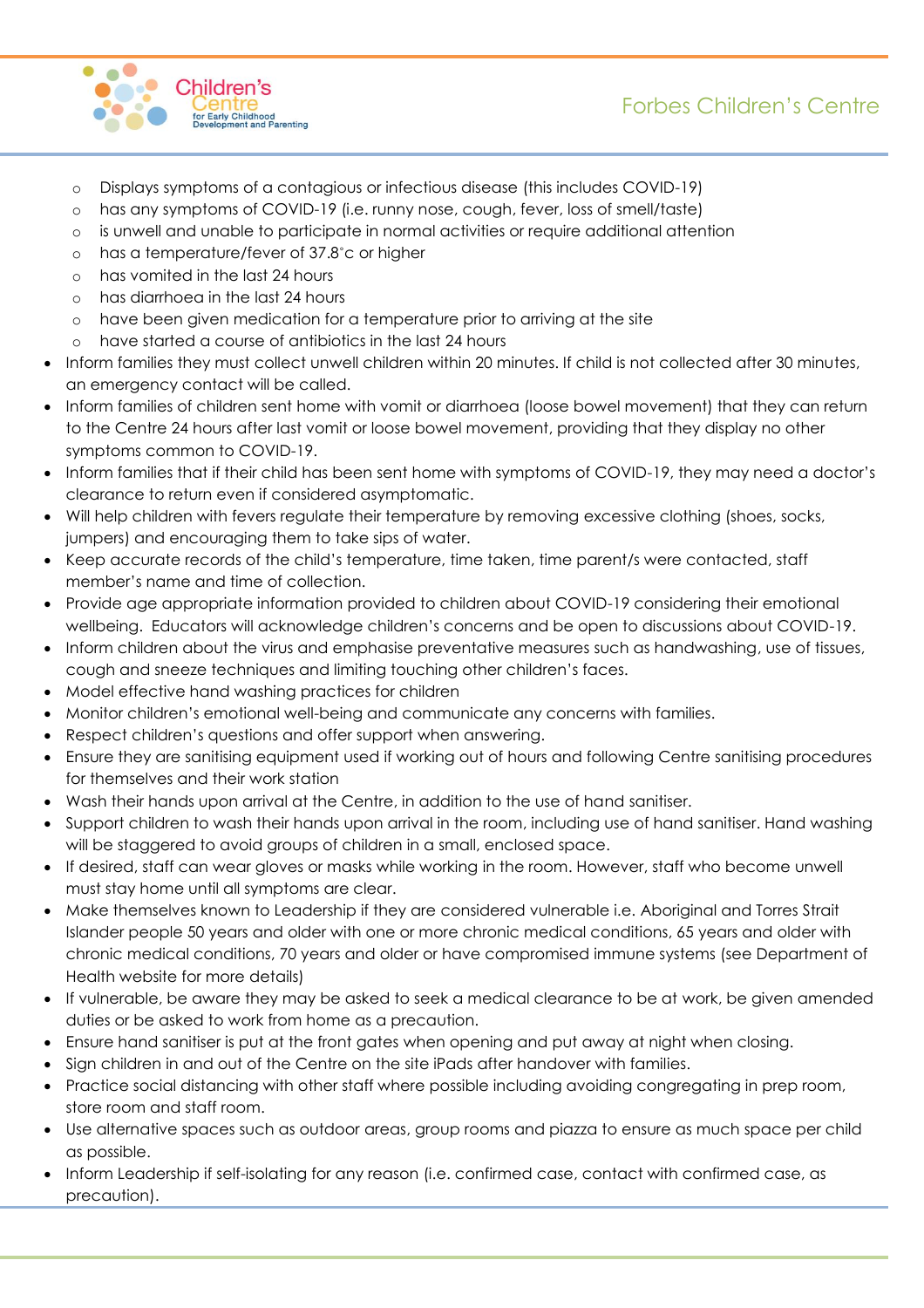

- Deliver an online curriculum as part of the Preschool program to families who cannot or choose not to attend Preschool during lockdown periods.
- Be encouraged to get the seasonal flu vaccination to protect themselves against strains of influenza.
- Be informed in writing of any changes to rostered shifts or entitlements.
- Abide by any state specific guidelines set out by SA Health.
- Ensure they have contact details to communicate with Leadership in the event of a closure.
- Be encouraged to be fully vaccinated against COVID-19. Staff who cannot or do not wish to be vaccinated will be required to follow other health/hygiene measures to reduce the chance of transmission of COVID-19.

## **Families will:**

- Follow exclusion periods as dictated by SA Health and inform the Centre if they are required to self-isolate as a confirmed case or close contact.
- If displaying symptoms such as: fever, coughing, sore throat, fatigue and shortness of breath, seek urgent medical attention to determine if they need to be tested for COVID-19 and not attend our Service **under any circumstance.**
- Follow handwashing guidelines and support children to do so, using soap and water for at least 20 seconds whenever they cough, sneeze, blow their nose, prepare food, eat, touch their face or use the toilet.
- Wash their hands with soap and water or use alcohol-based hand sanitiser provided upon arrival to site
- Dry hands using disposable paper and dispose in bins provided
- Use disposable tissues to wipe noses, eyes or mouth and dispose of in bins provided and wash hands after using tissues
- Cough and sneeze into a tissue or elbow and support children to do the same.
- Ensure they are using new pens and putting them aside once done to be sanitised.
- Keep children who are unwell home including with symptoms of illnesses other than COVID-19.
- Stay home if they or another family member is unwell
- Communicate with the Centre if they have children who have chronic medical conditions or immunosuppression as they may be at an increased risk of disease and discuss additional support/care
- Collect their child promptly (within 20 minutes of being called) if contacted by the Centre due to symptoms of illness and sight and sign any illness records upon collection.
- Be aware that if their child has been sent home with symptoms of COVID-19, they may need a doctor's clearance to return even if they consider their child asymptomatic.
- Keep their child home for 24 hours after last vomit or loose bowel movement if sent home for vomit or diarrhoea. No clearance is required after this 24 hour exclusion period has been completed.
- Understand that if they cannot collect their unwell child within 20 minutes, after half an hour emergency contacts will be called.
- Ensure contact details are current including details of emergency contacts.
- Be aware there is a priority of access for approving additional bookings or re-enrolment of families, and they may go on the Centre's waiting list.
- If a child is not ill and does not attend care for a longer period, the family may wish to follow the established advice around longer absences (as set out in the [Child Care Provider Handbook,](https://www.education.gov.au/child-care-provider-handbook/reporting-absences) noting that an enrolment automatically ceases when a child does not attend care for 14 weeks).
- Only send one person to complete drop offs and collections. If families need a longer time to discuss their child, they should arrange a time with their child's primary carer via phone or email.
- Give permission for staff to sign children in and out on their behalf during the pandemic period.
- Be encouraged to get the seasonal flu vaccination to protect themselves against strains of influenza and get flu vaccinations for their child due to children between 6 months and 5 years being considered high risk for complication from influenza.